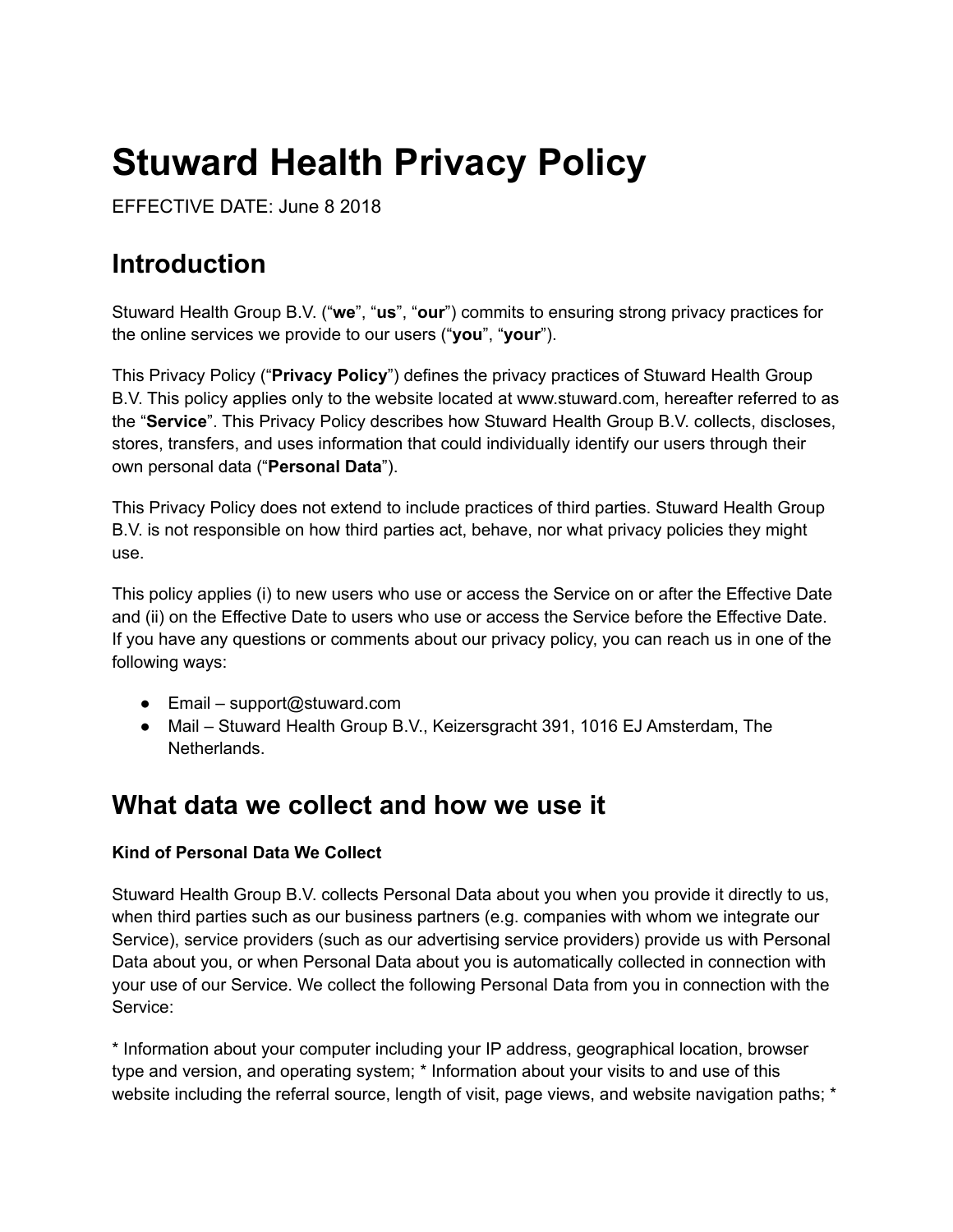Information, such as your name, email address, and phone number that you enter in order to receive notifications; \* Information contained in any communications that you send to us by email or through our website, including its communication content and metadata; \* Any other personal information that you send to us. Please note that before you disclose to us the personal information of another person, you must obtain that person's consent to both the disclosure and the processing of that personal information in accordance with this policy.

#### **How We Use Your Personal Data**

Stuward Health Group B.V. uses Personal Data to: (i) provide, administer, and improve our Service; (ii) better understand your needs and interests; (iii) fulfill requests you make; (iv) personalize your experience; (v) provide Service announcements; (vi) provide you with information and new offers; (vii) protect, investigate, and deter against fraudulent, harmful, unauthorized, or illegal activity and (viii) comply with legal obligations. For example, Stuward Health Group B.V. can use your Personal Data to:

- Administer our website and business:
- Personalise our website for you;
- Send you non-marketing commercial communications;
- Send you email notifications that you have specifically requested;
- Send you our email newsletter, if you have requested it (you can inform us at any time if you no longer require the newsletter);
- Send you marketing communications relating to our business or the businesses of carefully-selected third parties which we think may be of interest to you, by post or, where you have specifically agreed to this, by email or similar technology (you can inform us at any time if you no longer require marketing communications);
- Provide third parties with statistical information about our users (but those third parties will not be able to identify any individual user from that information);
- Deal with inquiries and complaints made by or about you relating to our website;
- Keep our website secure and prevent fraud; and
- Verify compliance with the terms and conditions governing the use of our website (including monitoring private messages sent through our website private messaging service)

#### **Mechanisms We Use To Collect Personal Data**

Stuward Heath Group B.V. collects Personal Data when a user (i) interacts with the services; (ii) communicates with us; and (iii) responds to communication or interaction with us. Some of the methods and tools we use to collect Personal Data are:

- **Unique Identifiers**: We use unique identifiers such as cookies or e-mail addresses to track individual usage behavior on our Services, such as the length of time spent on a particular page and the pages viewed during a certain period.
- **Cookies, Web Beacons, and Other Tracking Tools:** We and our third-party service providers collect information about you, your device, and your use of the Service through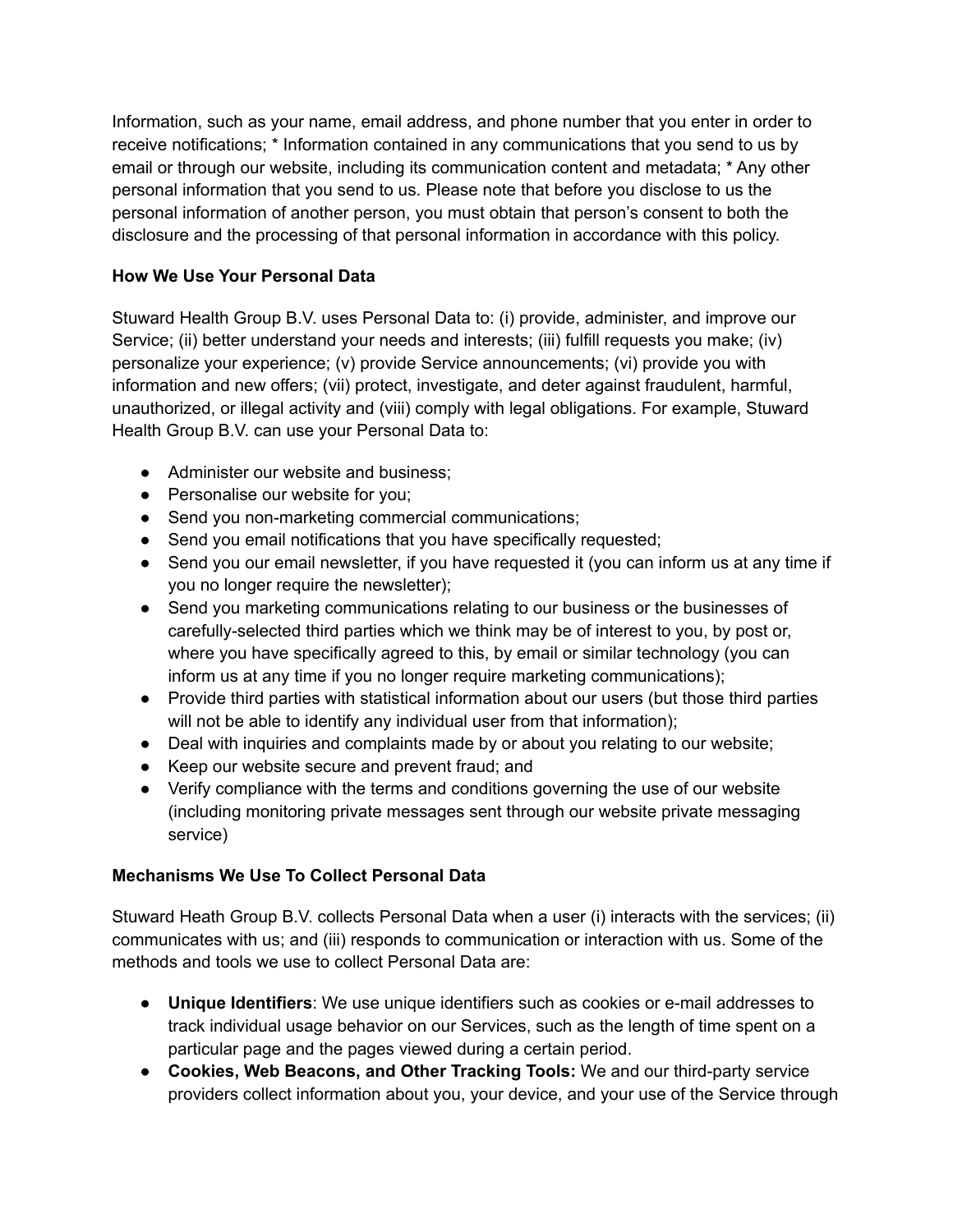cookies, Web Beacons ("Web Beacons"), and other tracking tools and technological methods (collectively, "Tracking Tools"). Tracking Tools collect information such as computer or device operating system type, IP address, browser type, browser language, device hardware type, the website or page visited or used, the parts of the Service accessed, the length of time spent on a page or using a feature, and access times for a page or feature. These Tracking Tools help us learn more about our users and understand how they use the Service.

- **Cookies**: Our website uses cookies. A cookie is a small file with an identifier. This file is sent by web servers to your browser and stored on your device locally. Cookies are sent from your browser back to the web server each time the browser requests a page from the web server. Cookies may be either "persistent" cookies or "session" cookies. A persistent cookie is stored by a web browser and remains valid until its expiration date is reached unless it is explicitly deleted by the user. A session cookie, on the other hand, expires at the end of the user session, usually when the web browser is closed. Cookies do not typically contain any information that personally identifies a user, but personal information that we store about you may be linked to the information stored in and obtained from cookies. Our Service only uses permanent cookies.
- **Web Beacons**: Web Beacons help us better manage content on our Service by informing us what content is effective. Web Beacons are embedded in, or otherwise associated with, certain emails or other means of communications that you receive from us or our partners. Web Beacons help us track your responses and interests and deliver relevant content and services to you. For example, they may let us know when you take action based on the emails that we send.
- **Social Media Widgets**: Some parts of our Service may include social media features, such as the Facebook "like" button, and widgets, such as the "share this" button. These social media features are either hosted by a third party or hosted directly on our Service. When you use these tools, the party that provides the tool, the third party that operates the social media services, and/or we may receive Personal Data about you. By using these tools, you acknowledge that some information, including Personal Data, from your social media services, will be transmitted to us, and that information is, therefore, is covered by this Privacy Policy, and some information, including Personal Data, may be shared with the third-party services, and that information is therefore governed by their privacy policies.
- **Third-Party Sources**: We may use third-party services, such as open search tools and social networks, to obtain information about you (such as your name or company) and to enrich your personal information by obtaining publicly available information about you, such as your job title, employment history, and contact information.

### **WITH WHOM DO WE SHARE YOUR PERSONAL DATA?**

We share Personal Data with vendors, third-party service providers, and agents who work on our behalf and provide us with services related to the Service. These parties include: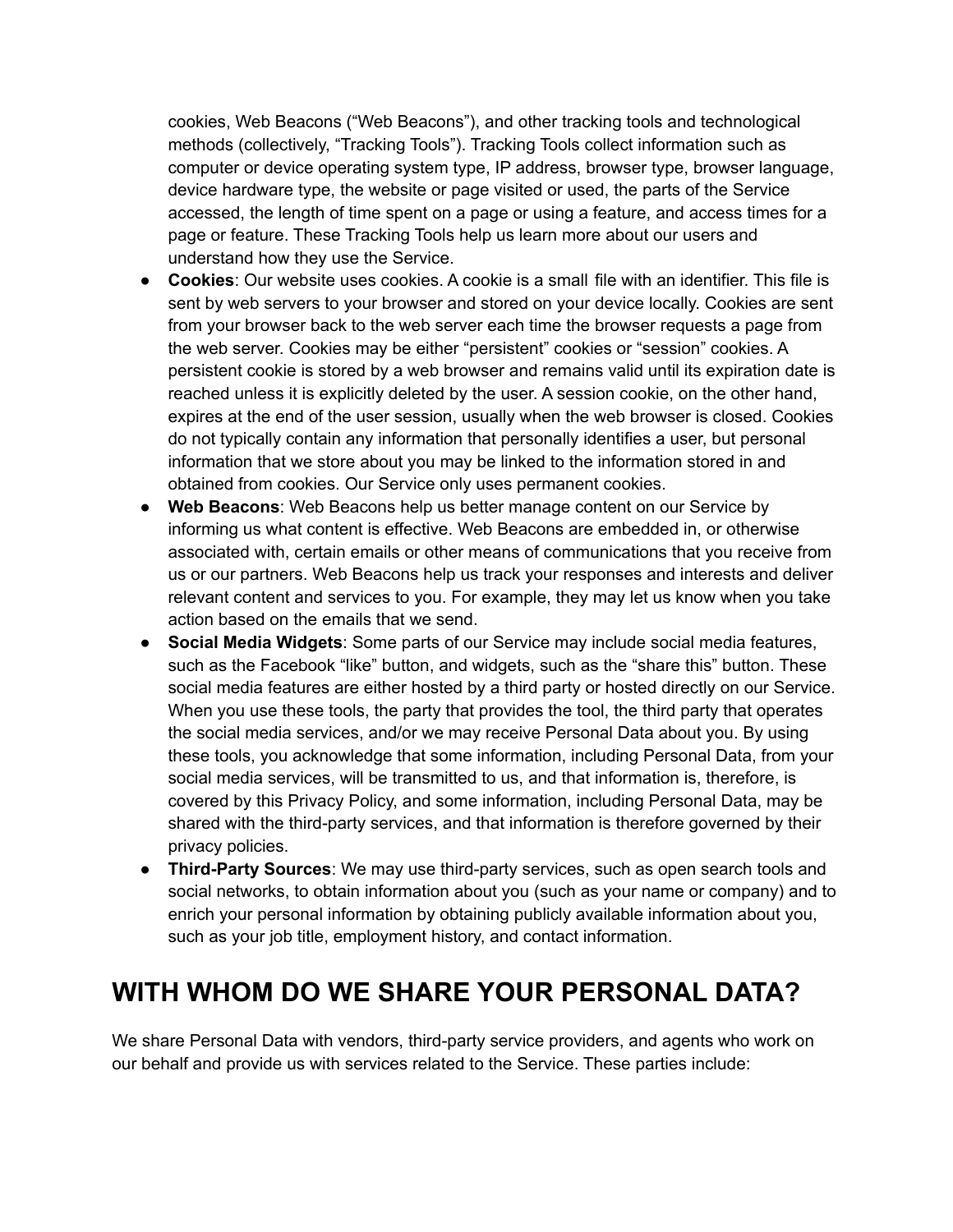- Third parties who act for us or provide services for us, such as billing and credit card payment processing, maintenance, sales, marketing, administration, support, data enrichment, hosting, and database management services
- Outside professional advisors (such as lawyers and accountants) for purposes related to the operation of our business such as auditing, compliance, and corporate governance Stuward Health Group B.V. Affiliates, including persons or entities that acquire some or all of Stuward Health Group B.V. assets
- Co-sponsors and presenters of webinars and events that you attend We also share Personal Data with third-party service providers and agents when necessary to complete a transaction initiated or authorized by you or provide you with a product or service you have requested. In addition to those set forth above, these parties also include:
- Other users (when you use a "share link" to post information publicly, share or comment on content, or as otherwise necessary to effect a transaction initiated or authorized by you through the Service)
- Social media services (if you interact with them through your use of the Service)
- Third-party business partners who you access through the Service
- Other parties authorized by you We also share Personal Data when we believe it is necessary to:
- Comply with applicable law or respond to valid legal process, including from law enforcement or other government agencies
- Protect us, our business or our users, or third parties, for example, to enforce our terms of service, prevent spam or other unwanted communications and investigate or protect against fraud
- Maintain the security of our products and services Finally, we also share information with third parties when you have given us consent to do so.

# **TRANSFERS OF PERSONAL DATA**

The Service is hosted and operated in countries within the European Union (EU), with development, support, and maintenance operations happening in countries outside the EU. By using the Service, you acknowledge that any Personal Data about you, regardless of whether provided by you or obtained from a third party, is being provided to Stuward Health Group B.V. in the EU. Your further authorize Stuward Health Group B.V. to transfer, store, host, and process your information within and outside the EU.

# **EU PERSONAL DATA**

If you are located in the EU, United Kingdom, Lichtenstein, Norway, or Iceland, you may have additional rights under the EU General Data Protection Regulation (the "GDPR") related to your Personal Data, as further described below. Stuward Health Group B.V. will be the controller of your Personal Data processed in connection with the Service.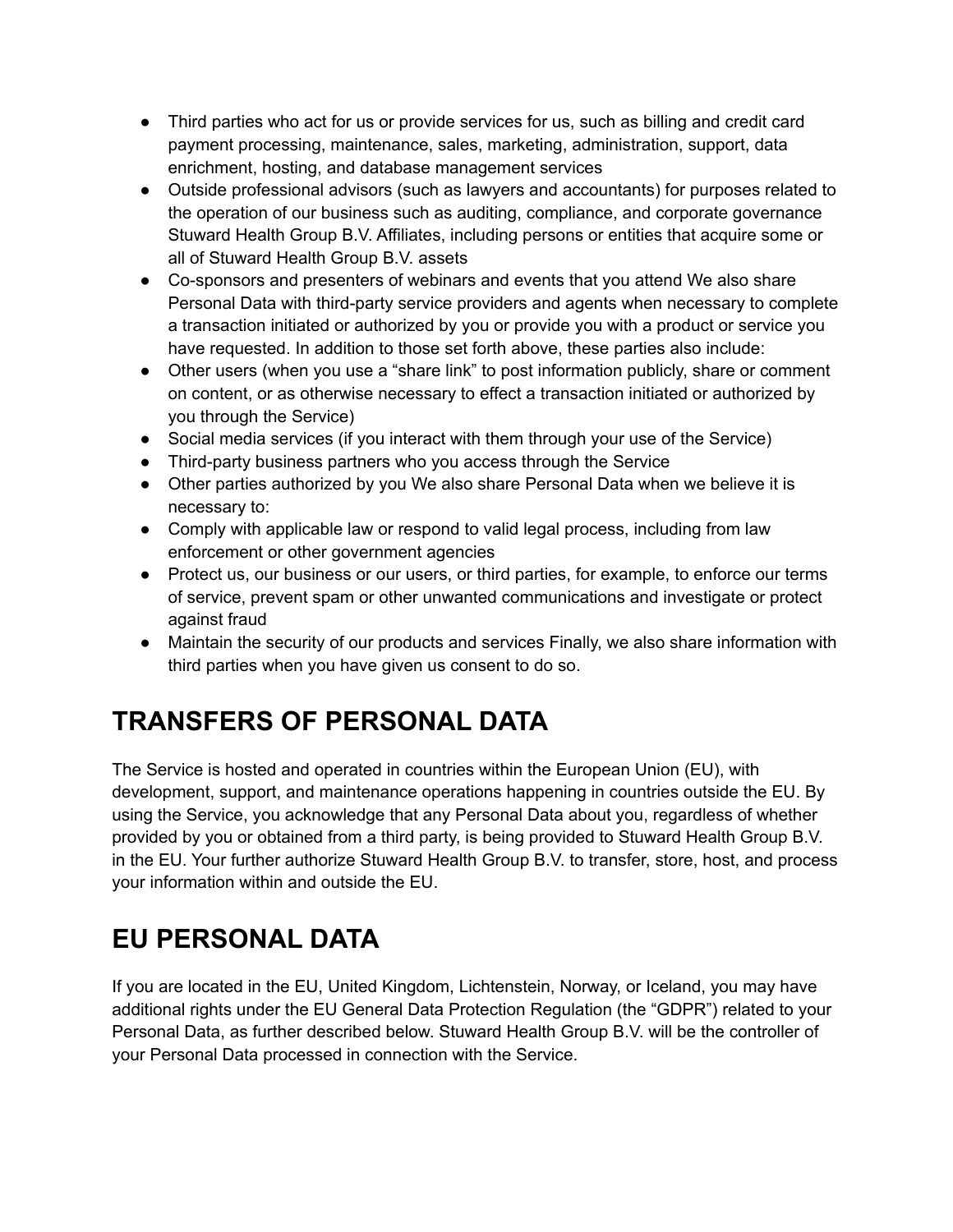# **BUSINESS TRANSFERS**

Stuward Health Group B.V. may sell, transfer, or otherwise share some or all of its business or assets, including your Personal Data, in connection with a business deal (or the evaluation of a potential business deal) such as a merger, consolidation, acquisition, reorganization, or sale of assets or in the event of bankruptcy. You acknowledge that such transfers may occur and that any acquirer or successor of Stuward Health Group B.V. or its assets may continue to use your Personal Data as set forth in this Privacy Policy. You will be notified via email and/or a prominent notice on our Website or Service of any change in ownership or resulting change in uses of your Personal Data, as well as any choices you may have regarding your Personal Data.

# **YOUR PRIVACY CHOICES**

### **Opting Out of Tracking Tools**

You can opt-out of certain web tracking activities using a series of procedures.

- **Web Browser Controls**: You can prevent the use of certain Tracking Tools, such as cookies, on a device-by-device basis using the controls in your web browser. These controls can be found in the Tools > Internet Options (or similar) menu for your browser, or as otherwise directed by your browser's support feature. Through your web browser, you may be able to:
	- Delete existing Tracking Tools
	- Disable future Tracking Tools
	- $\circ$  Set your browser to provide you with a warning each time a cookie or certain other Tracking Tools are being set
- **Do Not Track**: Your browser may offer you a "Do Not Track" option, which allows you to signal to operators of websites and web applications and services (including behavioral advertising services) that you do not wish such operators to track certain online activities. The Service does not support Do Not Track requests at this time, which means that we collect information about your online activity both while you are using the Service and after you leave our Service. You further have the ability to opt-out of the following:
- **Emails**: We give you the ability to opt-out of marketing-related emails by providing a link within our email communications. By selecting this link, you will be removed from our email list and not receive further marketing or non-marketing materials.
- **Information Shared with Third Parties:** Except as set forth in this Privacy Policy, you will be notified when your Personal Data may be shared with third parties and will be able to prevent the sharing of this information. To the extent permitted or required by applicable law, you can opt-out of having your information shared with a third party that is not our agent, by contacting us at **support@stuward.com**.

#### **Security**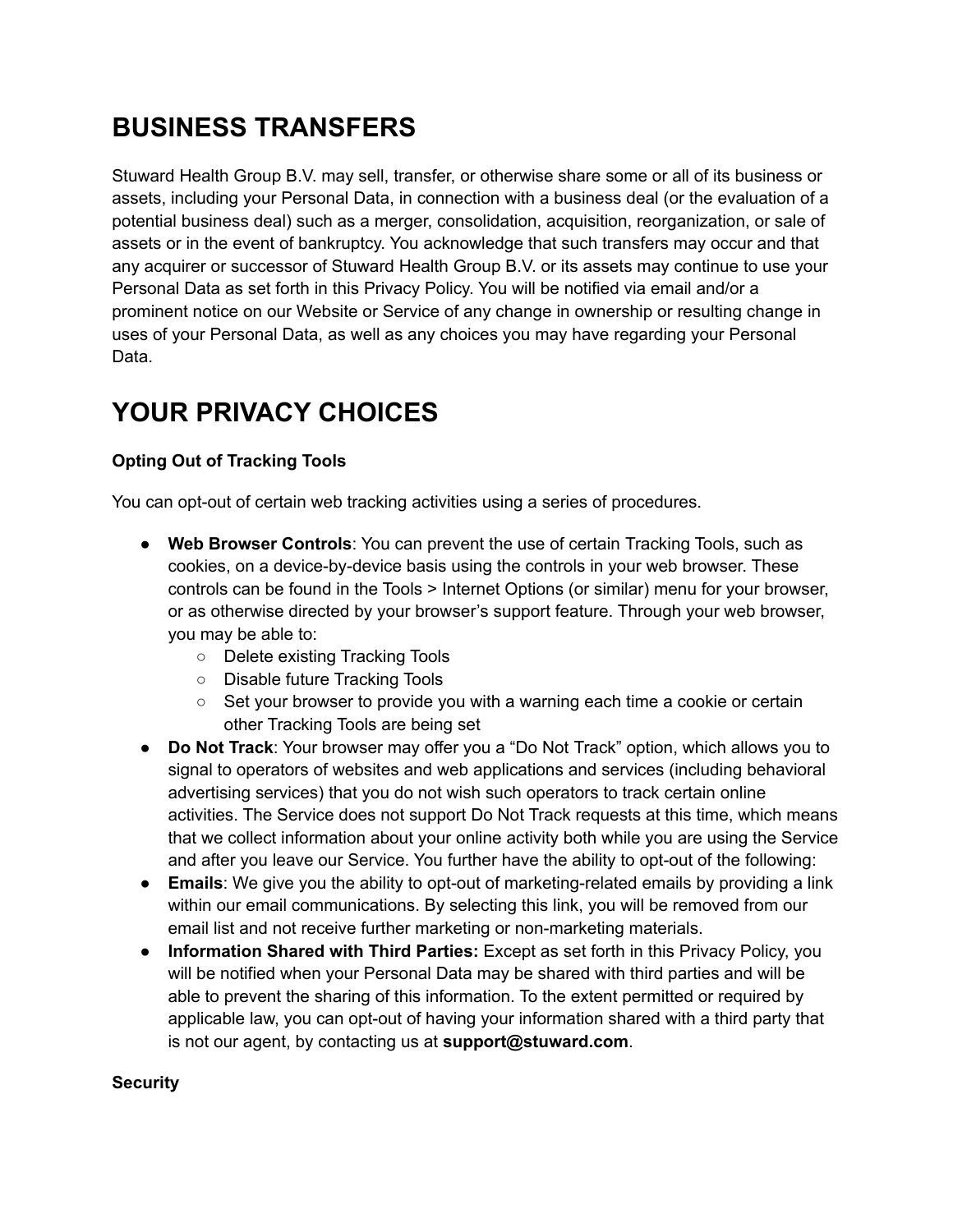We believe the security of your information is a serious issue and we are committed to protecting the information we receive from you. We use commercially reasonable security measures to protect against the loss, misuse, and alteration of your information under our control based on the type of Personal Data and applicable processing activity, such as data encryption in transit, data encryption at rest (for customers that elect to purchase our "private cloud" solution), pseudo-anonymisation, and enforcement of least privilege and need-to-know principles. To the extent the Service requires you to provide any Financial Account Information, such as when you purchase subscriptions to the Service, that information will be collected and processed by third-party PCI-compliant service providers. We do not store Financial Account Information transmitted through the Service, provided that we do store (or our payment processor on our behalf will store) just the last four digits of your credit card number, if you provide this to us, to comply with credit card processing requirements of authorisations, charges and chargebacks.

#### **Data Retention**

We retain Personal Data about you for as long as you have an open account with us or as otherwise necessary to provide you with the Service, and thereafter as set forth in our Service agreement with you (typically 30 days after the termination of the Service, or sooner upon request (except as required by law)). In some cases, we retain Personal Data for longer, if doing so is necessary to comply with our legal obligations, resolve disputes or collect fees owed, or is otherwise permitted or required by applicable law, rule, or regulation. Upon disposal, we will destroy or render unreadable any such Personal Data. Afterwards, we retain some information in a depersonalised or aggregated form but not in a way that would identify you personally. This Privacy Policy applies only to the Service. It does not apply to products, services, or sites that are provided by or operated by third parties, even if such products, services or sites are linked or redirected to or from the Service ("Third-Party Sites"), regardless of whether or not such link or redirection is authorised by Stuward Health Group B.V. Third-Party Sites may have their own policies regarding privacy, or no policy at all. The fact that we link to a Third-Party Site is not an endorsement, authorisation, or representation that we are affiliated with that third party. Stuward Health Group B.V. is not responsible for Third-Party Sites, and you use them at your own risk. We encourage you to read the privacy policies and terms of the Third-Party Sites that you visit or use.

### **Your Personal Data Rights**

### **Accessing, Correcting, and Deleting Your Personal Data and Other Data Subject Rights**

You have certain rights with respect to your Personal Data. However, we may limit or reject your requests in certain cases, such as if it is impractical or if it is not required by law. In some cases, we may also need you to provide us with additional information, which may include Personal Data, to verify your identity and the nature of your request. We will take reasonable steps to respond to all requests within 30 days.